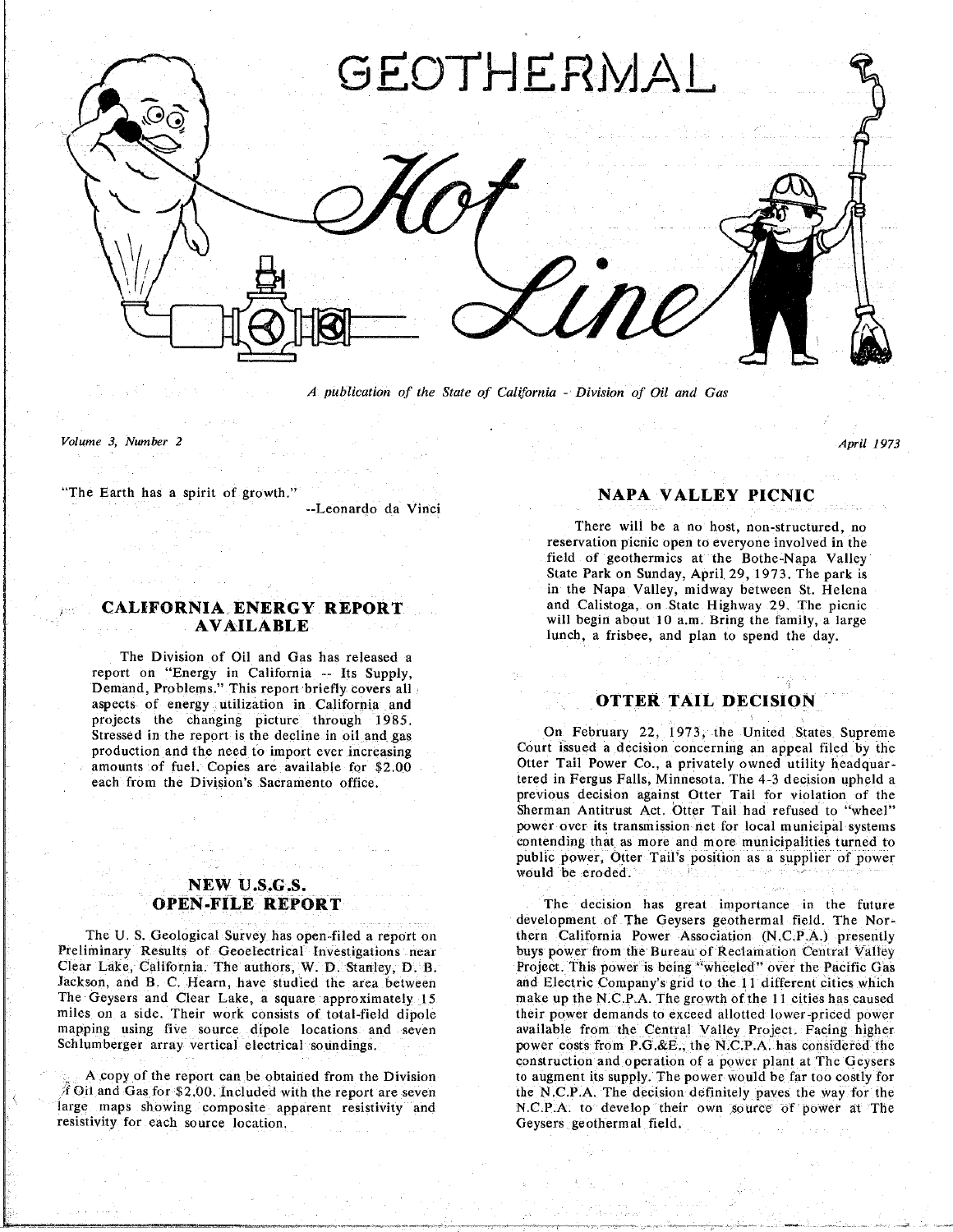The budget requested for fiscal year 1974 will require San Rafael, CA 94903, (415) 452-1400. cutbacks in many departments. Certain budget changes may see that the call requires the fast week of March, Signal Oil and Gas Co, have a direct effect on the geothermal community. The and During the last week of March 20135 have a direct only one and for the Interior request includes a new program<br>
for Energy Planning and Development to be funded at \$25<br> **CERRO PRIETO STEAM**<br> **CERRO PRIETO STEAM** For Energy Planning and Development to be funded at \$25 **CERRO PRIETO STEAM** million. This program, under the Office of the Secretary, **PLANT DEDICATION** million. This program, under the Office of the Secretary,<br>
will support research and development efforts for the use of<br> **PLANT DEDICATION**<br> **PLANT DEDICATION** non-nuclear energy and will emphasize solutions to short-<br>On April 4, 1973, the Mexican government officially

work being done. The cities of rijuana, Mexicali, and San Luis. W., M.D.B.&M., and P.G.&E. will build the plant

The Bureau of Reclamation budget has been cut \$150.8 **of** *those now believer* **of** *those now being* **or** *inster town**vhat rates the turbine* **on** *inster the turbine* **on** *instert in the furbine* **on** *is say*. effect this will have on the Bureau's geothermal program in NEW GEOTHERMAL HARDWARE the Imperial Valley. The Bureau's geothermal program in  $\mathbf{F}$  and  $\mathbf{F}$  and  $\mathbf{F}$  and  $\mathbf{F}$  and  $\mathbf{F}$  are  $\mathbf{F}$  and  $\mathbf{F}$  and  $\mathbf{F}$  are  $\mathbf{F}$  and  $\mathbf{F}$  and  $\mathbf{F}$  are  $\mathbf{F}$  and  $\mathbf{F}$  a

Budget requests for the National Science Foundation<br>were increased \$26.5 million to \$641.5 million. Part of this flexibility through the use of modular, plug-in electronics to<br>tailor the instrument to a particular applicat example to the mercassed with the instrument of a particular application. Any transfer and the completed that Unit 14 with the completed in the completed in the second interest and heat the measurements, the instrument of

assistance to study the numerous geothermal areas in the assistance to study the numerous geothermal areas in the **SEOTHERMAL GREENHOUSE** and may be the second utilizing the G.E. 135 mw generator. Geothermal Short Course 1973<br>Philippine Islands. The project is designed to determ potential for power production to electrify rural areas. Ar-<br> **LASSEN COUNTY, CALIFORNIA** potential for power production to electrify rural areas. Ar-<br>
turo Alcaraz of the Commission on Volcanology has said<br>
that at least seven of more than 73 hot spring areas have Mr. Philip W. Gutman, President of Hobo Wells<br> that at least seven of more than 73 hot spring areas have that at least seven of more than 73 hot spring areas have Mr. Philippine government Mydroponics, Inc., commenced selling his first crop of geothermal economic potential. The Philippine government Hydroponics, Inc., commenc negotiations with New Zealand are completed, hopefully by impressive until it is pointed out that this is the first venture

Harding-Lawson geophysicists conducted a deep (dipole-dipole) resistivity survey across the "Dunes" geothermal anomaly in Imperial Valley as part of an in-<br> **During December 1972**, when the plants were very geothermal anomaly in imperial values as part of an interval and tender, a severe cold snap plunged temperatures<br>house testing and demonstration program in geothermal ex-<br>house testing and demonstration program in geotherm house testing and demonstration provides the low resistivity at Honey Lake down to -24° F, yet not a single plant was a severe collection of the conference is to eliminate needless of the conference is to eliminate needles associated with the high temperature anomaly. The area was lost.<br>
associated with the high temperature anomaly. The area was lost.<br>
associated with the conterence is to enfine the conterence is to enfine the conterence is explored using 8 KW-20 amp electrical resistivity equip-<br>ment 500 ft dinole lengths and electrical electrode Construction is now underway on a second greenhouse 10 Toshiba 1973 communication and to prepare a set of experiment, 500 ft. dipole lengths and electrical electrode Construction is now underway on a second greenhouse 10 10 10 1974 resultatory structure and to prepare and time delays on the construction is now underway on a se meation of n=5. Resistivity contrasts from cold areas to which will be operated as a co-op.<br>
The meature of the western United States. The attendees will in-<br>
The western United States. The attendees will inseparation of networks from cold areas are on the order of 2:1 to 4.5:1. Dr. James Combs,<br>Professor geophysics, UCR suggests the new data from the Mr. Gutman also plans to use the expended nutrier and the can be the speed Professor, geophysics, UCR suggests the new data from the Mr. Gutman also plans to use the expended nutrier 110 mw 1976 the clude representatives from the public, industry, the combined of the Mr. Gutman also plans to use Professor, geophysics. The new data from the measured and to experimentally grow seedling coniters in cooperation<br>and man also plane a more precise location on the source of and to experimentally grow seedling coniters in anomaly and give a more precise location on the source of anomaly and give a more precise location on the source of an*a*V**t**o experimentally grow seedling conifers \_n cooperation Total 853 *rendance is by invitation only*. the high temperatures, with the Division of Forestry.

**PRESIDENT NIXON'S PROPOSED**<br>**BUDGET** *S. Nelson, chief geophysicist, Harding-Lawson*<br>**BUDGET** *Associates, states the data and short technical memo will be* **A**ssociately in about two weeks by contacting HLA, Box 3030,

range energy problems. The Mexican government of the Mexican government of the Mexican government of this new generator. Mexico. The present capacity of the plant is 37,500 kw,<br>which will eventually be increased to 75,000 kw with the<br>As part of the agreement. Signal will drill three adwhich will eventually be increased to  $75,000$  kw with the In the United States Geological Survey, the budget for which will eventually be increased to 75,000 kw with the<br>Geothermal Investigations will remain at \$2.5 million. completion of the second turbine-generator unit. When i Because of rising costs, this same funding will result in less full operation, the plant will supply the base load for the

The Office of Saline Water Research has taken a drastic Nimbus Instruments has developed a new instrument of geothermal<br>
cut of \$24.4 million to a level of \$2.5 million. The geother-<br>
mal program has been eliminated, and t mal program has been eliminated, and the remaining funds noise, microseismic activity and other transient puenomena<br>are for the phase-out of O.S. W. operations.<br>are for the phase-out of O.S. W. operations. are for the phase-out of O.S. W. operations.<br>Series, Dynamic Recording System is a complete analog Budget requests for the National Science Foundation Series, Dynamic Recording System is a complete analog Series, and the south side of Big Sulphur Creek. Soils and geological The Oregon Dept. of Geology and Mineral Indust solution of the state of the call of the system of the system of the system of the system of the system of the system of the system of the system of the system of the system of the system of the system of the system of the can be used with the system so that force, acceleration, displacement, pressure, strain or combinations of these It was announced recently that Pacific Energy Corp. Jan. 1973. parameters can be measured for spectral analysis. For and Pacific Gas and Electricity Co. are in the final stages of details contact Nimbus Instruments, 2791 Del Monte St. and Pacific Gas and Electricity Co. ai, in the final stages **PHILIPPINE ISLANDS** details contact Nimbus Instruments, 2791 Del Monte St.<br>West Sacramento, California 95691, (916) 372-3800.

DUNES AREA - DEEP RESISTIVITY - With corrugated, transition independent of the Valley next to Wendel Hot and Manufacturer Generation Completion Completion (13th and N Streets, Springs. This 140' x 26' building contains 1,200 plants each of which, during its lifetime, will be capable of producing  $\frac{1}{2}$  Blliott  $\frac{1}{13}$  mw  $\frac{1500}{136}$  Geothermal Regulatory Conference approximately 20 lbs. of tomatoes.

**3**

Congressman Victor Vesey has called a  $t$ endance is by invitation only.

*2*

# **NEW POWER PLANTS**<br>THE GEYSERS GEOTHERMAL FIELD

## Signal Oil and Gas Co.

geothermal steam. Short, stubby blades and corrosion-<br>resistant materials throughout are the distinguishing features

w., M.D.B.&M., and P.O.&E. will be did the Coysers. These 53 megawatt generators are typical<br>somewhere nearby, completing it in the fall of 1976.

Nimbus Instruments has developed a new instrument<br>
12 a 106 mw plant scheduled for completion in 1975.

be located in Sec. 14, T. 11 N., R. 9 W., M.D.B.&M., near<br>P.E.C.'s Rorabaugh production in The Geysers field. When President Marcos has announced an offer by the New<br>Zealand government to provide financial and technical<br>assistance to study the numerous geothermal areas in the<br>and may be the second utilizing the G.E. 135 mw generator.

| Generating<br>Unit |                     | Net Power<br>Generation | Year of<br>Completio |
|--------------------|---------------------|-------------------------|----------------------|
|                    | Manufacturer        |                         |                      |
|                    |                     |                         |                      |
|                    | General Electric    | .11 mw.                 | 1960                 |
|                    | Elliott             | $13 \,$ mw.             | 1963                 |
|                    | Elliott             | $27$ mw                 | 1967                 |
|                    | Elliott             | $27$ mw                 | 1968                 |
| 5                  | Toshiba             | :53 mw                  | -1971                |
| 6                  | Toshiba             | 53 mw                   | 1971                 |
|                    | Toshiba             | 53 mw.                  | -1972                |
|                    | Toshiba             | 53 mw                   | 1972                 |
| 8                  | Toshiba             | 53 mw                   | 1973                 |
| 9.                 | Toshiba             | 53 mw.                  | 1973                 |
| 10                 | Toshiba             | $106$ mw                | 1974.                |
|                    |                     | 106 mw                  | 1975                 |
| 12                 | Toshiba             | 135 mw                  | 1976                 |
| 13                 | Electric<br>General |                         | 1976                 |
| 14                 | Toshiba             | 110 mw                  |                      |
|                    |                     | $-853 - -$              | AND THAT ENDING      |
|                    | Total               |                         |                      |



Pacific Gas and Electric Co. generating units 5 and 6 of those now being installed. The manufacturer, Toshiba,<br>rates the turbine at 55 MW output at a steam input of 100

# **OREGON<br>TEMPERATURE STUDY**

would like to start drilling operations as soon as the hydroponically grown tomatoes in March. This is not very<br>negotiations with New Zealand are completed, hopefully by impressive until it is pointed out that this is the of its kind in California, where the sole heat source is<br>April of 1973. Io maintain program quality and content, an evening<br>REECTRIC COMPANY session has been added on Tuesday, May 8. The course Resident and the session has been added on Tuesday, May 8 The solution of the sole heat society is easily in California. When the solution of the solution of the course of the company session has been increased to meet dem The greenhouse, which is a quonset structure covered<br>The greenhouse, which is a quonset structure covered<br>Not Power Year of the Cosmon in the Cosmonollian Hotel. The greenhouse, which is a quonset structure covered Senerating Social hours of the Cosmo in the Cosmopolitan Hotel,<br>
with corrugated, translucent fiberglass, is located 28 miles<br>
Unit Manufacturer Generation Completion (1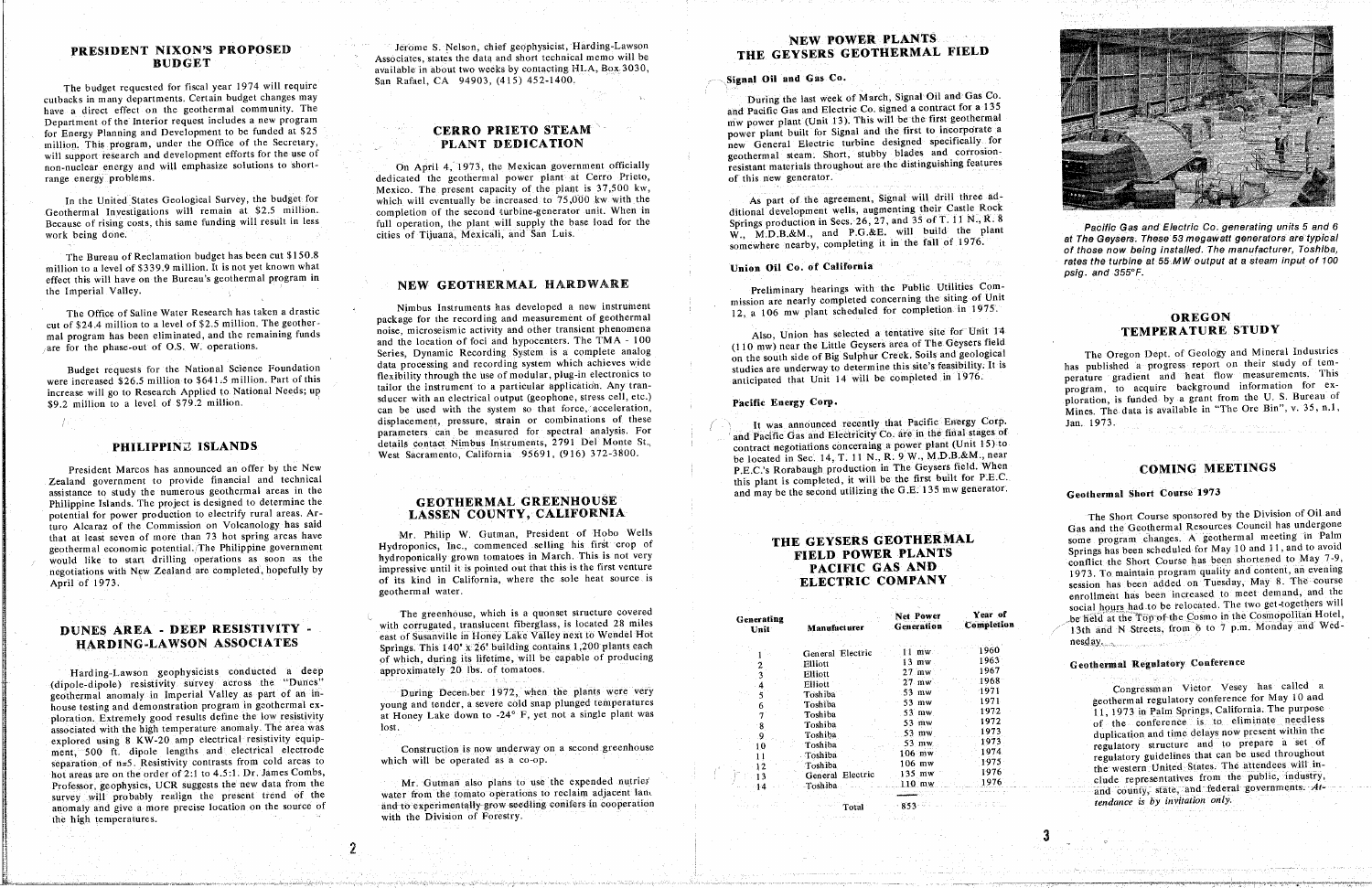# New Sources of Energy U.S.C. Symposium

The School of Engineering at the University of Southern California will host a symposium on New Sources of Energy. This symposium to be held on May 7 to 9, 1973 will include a session on Geothermal Energy, Wednesday morning May 9. All sessions will be in the auditorium of the Gerontology Center at U.S.C.

are distributed Magnitude

|                  | Geothermal Energy: Wednesday Morning                                                                                                                                                                                 |
|------------------|----------------------------------------------------------------------------------------------------------------------------------------------------------------------------------------------------------------------|
| ession Chairman: | <b>Jim Combs</b><br>of California,<br>University<br>Riverside                                                                                                                                                        |
| $8:00 - 8:30$    | George B. Keller<br>Colorado School of Mines<br>Exploration for geothermal<br>energy                                                                                                                                 |
| $8:30 - 9:00$    | Marshall Reiter<br>New Mexico Institute of Mines<br>and Technology<br>Techniques of heat flow in<br>regional geothermal studies                                                                                      |
| $9:00 - 9:30$    | Chandler A. Swanberg<br>U. S. Bureau of Reclamation<br>Mesa geothermal anomaly,<br>Imperial Valley, California:<br>An evaluation of various<br>geophysical, geochemical,<br>and geological exploration<br>techniques |
| $9:30 - 10:00$   | Jim Kuwada<br>Rogers Engineering Company,<br>Inc.<br>Development and utilization<br>of geothermal systems                                                                                                            |
| $10:00 - 10:30$  | Ben Holt, A. J. L. Hutchinson,<br>and Douglas Cortez<br>Ben Holt Co.<br>Advanced binary cycles for<br>power<br>geothermal<br>generation                                                                              |
| $10:30 - 11:00$  | Roger Sprankle<br>Hydrothermal Power Co.<br>Helical expander as<br>a<br>geothermal prime-mover                                                                                                                       |
| $11:00 - 11:30$  | C. R. Possell<br>U.S. Federal Engineering and<br><b>Bladeless</b><br>Manufacturing<br>as a geothermal<br>turbines<br>prime-mover and potential<br>reinjection pump                                                   |
| $11:30 - 12:00$  | Charles L. Dohogne<br>Tifac Inc.<br>Use-of titanium in geothermal<br>systems                                                                                                                                         |

For further information contact T. F. Yen, Department of Chemical Engineering, University of Southern California, Los Angeles, California 90007.

# A.A.P.G. Imperial Valley Field Trip

A two-day field trip covering the Imperial Valley is scheduled as one of the A.A.P.G.-sponsored field trips following the Anaheim Convention in May. Buses will leave from the Disneyland Hotel at 8 a.m., May 17 and will return at 9 p.m., May 18. The \$35.00 fee covers transportation, lodging for one night, lunches, and the guidebook.

The trip leaders will be J. E. Kilkenny, Union Oil Co. of California; R. V. Sharp, U.S.G.S.; and P. C. Van De Camp, Comision Federal de Electricidad, who will guide the party through the Chino-Elsinore fault system and some major branches of the San Andreas fault system. Along the way, other interesting features will be seen such as the Coachilla Valley dunes, the ancient shoreline of Lake Coahuila, the Salton Sea, Obsidian Buttes, and the Algodones Sand Hills. Visits will be made to the abandoned CO<sub>2</sub> field at Niland, the mud volcanoes, and the Buttes geothermal area on the first day. The highlight of the second day will be a trip across the Mexican border to the Cerro Prieto geothermal field, which will include a tour of the electrical generating plant, the producing wells, and the Cerro Prieto volcano.

NOTE: Dedication ceremonies were held for the Cerro Prieto geothermal field on April 4.

## Rocky Mountain Ground Water Conference

As part of the Rocky Mountain Ground Water Conference, May 24 and 25, in Bozeman, Montana, there will be a panel discussion on geothermal resources. The panel members will be Reid Stone, U. S. Department of the Interior; Herb Rogers, Rogers Engineering Co., Inc.; Malcolm Mossman, Anschutz Corp.; and Richard Pearl, Colorado Geological Survey. Among the subjects to be discussed by the panel are:

1. The U. S. Government's geothermal leasing program

- Low temperature heat exchangers
- Geological and geochemical aspects of geothermal 3. systems

For additional information contact Donald Coffin, U.S.G.S., Water Resources Division, P. O. Box 1696, Helena, Montana 59601.

## World Geothermal Conference 1975

Preliminary planning is underway on a World Geothermal Conference scheduled to be held in San Francisco in 1975. The conference will probably be sponsored by both the Federal Government and the State of California, with the United Nations and the Geothermal Resources Council acting as co-hosts.

Because of the delay and uncertainty in the scheduling of the world conference, which could have conflicted with the proposed Geothermal-Resources Council conference in September 1973, the Council had to alter conference plans. In place of the G.R.C. Technical Conference, a one-day Council business meeting will be held at the Sheraton-Palace Hotel on September 27 followed by a field trip to Lake County on the 28th. Watch the "Hot Line" for details.

# \*WELL OPERATIONS\*

# IMPERIAL COUNTY, CALIFORNIA

### Magma Energy, Inc.

Magma has drilled one well, "Bonanza" 1 (Sec. 22, T. 15 S., R. 14 E., S.B.B.&M.), of a four-well program in Imperial Valley to an unspecified depth below 4,500'. Tubing has been cemented in the hole, and temperature surveys will be run in the near future.

"Sharp" 2 (Sec. 34, T. 16 S., R. 16 E.), the second well in the program, was spudded during the first week of April. NOTE: The location reported for this well in v. 3, n. 1 of the "Hot Line" was incorrect. Above is the correct location.

### East Mesa

The Bureau of Reclamation has announced plans for the next phase in their evaluation of the East Mesa area. Their program is to drill eight deep holes (to a maximum of 6,000 feet each) and thirty shallow holes (100 to 1,500 feet each) for temperature measurement. Two of the deep holes will be drilled in the 1972-73 fiscal year, and the remaining holes are planned for the following fiscal year. The Bureau drilled their 8,000-foot "Mesa" 6-1 well in this area in 1972.

## Salton Sea Geothermal Field

### Magma Power Co.

Magma reported a bottomhole temperature of 610°F at 3.000' in "Magmamax" 3 (Sec. 33, T. 11 S., R. 13 E.,  $S.B.B.d.M.).$ 

# LAKE COUNTY, CALIFORNIA

### Signal Oil and Gas Co.

On March 21, 1973, Signal suspended drilling operations at "Bianchi" 1, located about one mile north of their Castle Rock Springs wells in The Geysers field, and the rig was removed.

The original hole, spudded November 11, 1972, was drilled entirely in graywacke to a total depth of 8,520'. Downhole temperatures were disappointing. On January 14, 1973, the original hole was plugged back and a redrill hole was kicked off at 3,427'. After encountering numerous drilling difficulties, this hole was finally bottomed at 7,088' on March 21, at which time operations were suspended. Again, downhole temperatures were disappointing.

However, counteracting the frustrations suffered at "Bianchi" 1, Signal signed a contract with P.G.&E. at the end of March for a 135 mw generating plant to be located somewhere near their Castle Rock Springs production. This plant is scheduled for completion in 1976.

Commencing in August 1973, three additional development wells will be drilled at Castle Rock Springs, to augment present production.

E. B. Towne, Operator

E. B. Towne has announced plans to drill a geothermal

 $\mathbf{5}_{\mathbf{1}}$ 

test well in close proximity to "Sullivan" 1, an exploratory well drilled and abandoned by E. B. Towne in the final months of 1972. The operator would like to begin drilling operations by the end of May 1973. The "Sullivan" 1 well is approximately 950' N. and 1,500' E. from the SW corner of Sec. 18, T. 12 N., R. 8 W., M.D.B.&M.

### Pacific Energy Corp.

Weather permitting, P.E.C. will commence deepening their "Kettenhoffen" 1 well (see "Hot Line", v. 3, no. 1) from 7,822' to 10,000' before Easter. The well site, in Sec. 28, T. 13 N., R. 8 W., M.D.B.&M., is on bottomland which has been flooded for months. However, the well site is slowly drying out, and it is anticipated that it will soon be possible to move in a rig.

# LASSEN COUNTY, CALIFORNIA

### Gulf Oil Corp.

Notices of intention to drill have been filed with the Division of Oil and Gas for two exploratory geothermal wells in Honey Lake Valley. The first, "Honey Lake" 1-ST, will be near Amedee Hot Springs at a point 1,980' S. and 1,980' E. from the NW corner of Sec. 5, T. 28 N., R. 16 E., M.D.B.&M. "Honey Lake" 2-ST will be drilled near Wendel Hot Springs at a point 1,980' S. and 660' E. from the NW corner of Sec. 25, T. 29 N., R. 15 E., M.D.B.&M. It is anticipated that drilling operations will begin in early June.

This will be Gulf's first venture into exploring for geothermal energy.

## MODOC COUNTY, CALIFORNIA

Gulf Oil Corp.

Two notices were filed with the Division of Oil and Gas for exploratory geothermal wells to be drilled in Surprise Valley this summer.

"Surprise Valley" 1-ST will be 990' N. and 2,310' E. from the SW corner of Sec. 30, T. 44 N., R. 16 E., M.D.B.&M. near Lake City, California. The other well, "Surprise Valley" 2-ST, will be drilled near Leonard's Hot Springs at a point 330' N. and 330' W. from the SE corner of Sec. 13, T. 43 N., R. 16 E., M.D.B.&M.

# **NOTICE**

Subscriptions must be renewed for 1973. This is the last issue of the "Hot Line" which will be sent to 1972 subscribers.

--Renew Now--

Make checks and money orders payable to: California Division of Oil and Gas